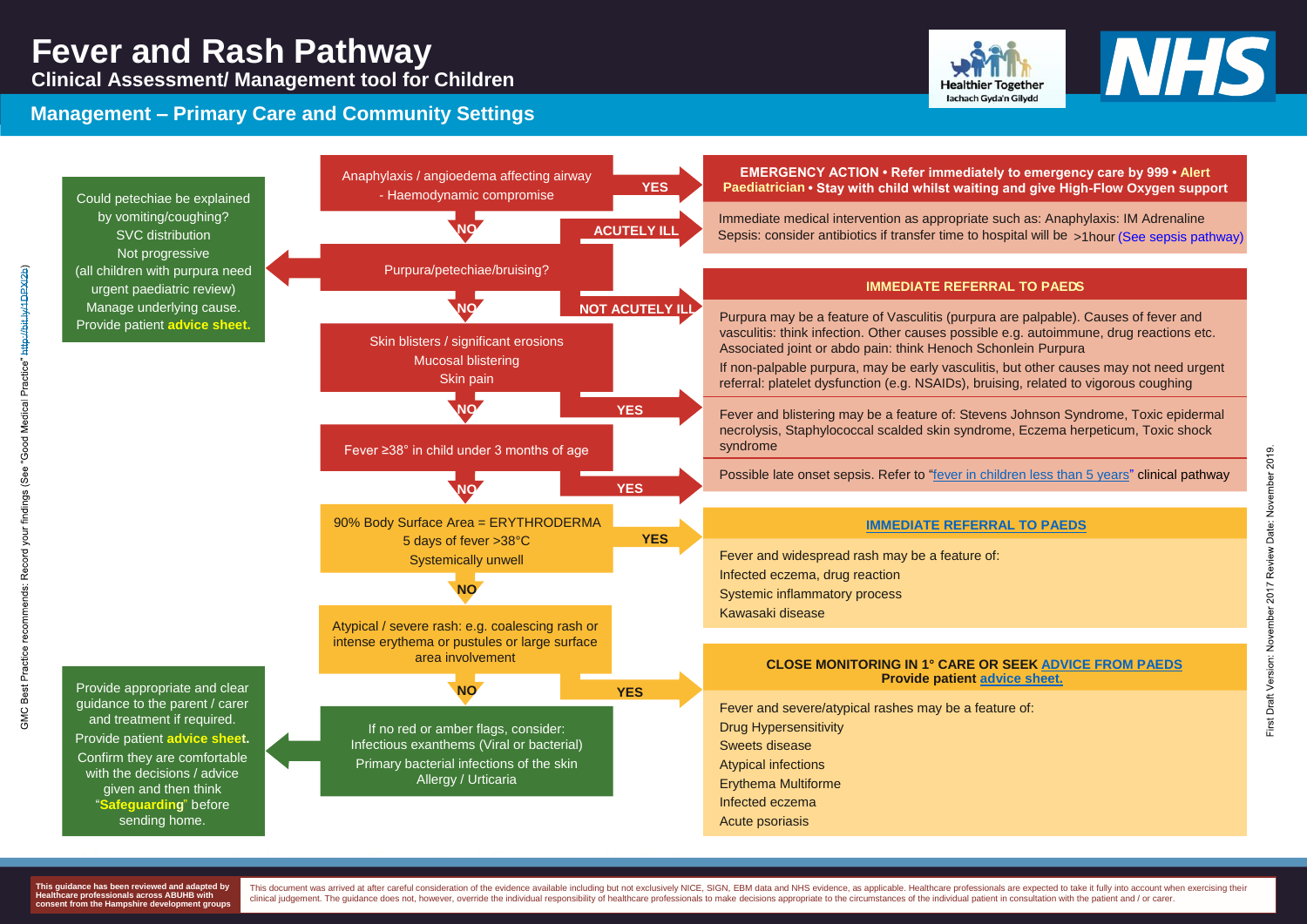**Clinical Assessment/ Management tool for Children**



## **Management – Primary Care and Community Settings**

| <b>Differential Diagnosis</b>                                                                | <b>Distinguishing features</b>                                                                                                                                                                                                                                                                                                                                                                                                                                                                                                                                                                                                                      |
|----------------------------------------------------------------------------------------------|-----------------------------------------------------------------------------------------------------------------------------------------------------------------------------------------------------------------------------------------------------------------------------------------------------------------------------------------------------------------------------------------------------------------------------------------------------------------------------------------------------------------------------------------------------------------------------------------------------------------------------------------------------|
| <b>Viral infections</b>                                                                      |                                                                                                                                                                                                                                                                                                                                                                                                                                                                                                                                                                                                                                                     |
| <b>Measles</b>                                                                               | Erythematous maculopapular rash over hairline/forehead and behind the ears, spreading caudally. Koplik spots (gray papules or<br>misery. Obtain vaccine history.                                                                                                                                                                                                                                                                                                                                                                                                                                                                                    |
| <b>Rubella</b>                                                                               | Eythematous maculopapular rash on face, spreads to extremities. Tender lymphadenopathy (occipital, postauricular, cervical)                                                                                                                                                                                                                                                                                                                                                                                                                                                                                                                         |
| Chicken pox                                                                                  | Consider bacterial secondary infection if fever 3 or more days after onset of chickenpox or increasing erythema around lesions.<br>syndrome if haemodynamically unstable, generalised rash (erythroderma) and mucosal erythema (red eyes, red lips).                                                                                                                                                                                                                                                                                                                                                                                                |
| Eczema herpeticum                                                                            | Disseminated viral infection (usually HSV1/HSV2) characterised by fever and clusters of itchy blisters or punched-out erosions.<br>multiple organs. Risk of bacterial secondary infection (staph aureus or Gp A strep).                                                                                                                                                                                                                                                                                                                                                                                                                             |
| Other viral exanthems (enterovirus,<br>adenovirus, HHV6, parvovirus,<br>Coxsackie virus etc) | 'Slapped cheek' (parvovirus B19-also causes hydrops fetalis) - macular erythema over cheeks, lacy eruption on extremities; F<br>syndrome (parvovirus B19) – erythema, oedema, petechiae/purpura on palms and soles with burning/pruritis; Roseola (HHV-6<br>papules on trunk +/- surrounding white halo - rash as fever subsides; Herpangina (various enteroviruses) - exanthem (often ab<br>Hand-Foot-Mouth Disease (Coxsackie A16>enterovirus 71) – grey vesicles, pustules and erosions on hands, feet and buttock<br>erythematous base; Infectious mononucleosis (EBV) – morbilliform rash, pharyngitis, fatigue, myalgia, hepatosplenomegally, |
|                                                                                              |                                                                                                                                                                                                                                                                                                                                                                                                                                                                                                                                                                                                                                                     |
| <b>Bacterial infections</b>                                                                  |                                                                                                                                                                                                                                                                                                                                                                                                                                                                                                                                                                                                                                                     |
| Meningococcal disease                                                                        | Short prodromal phase (fever, lethargy, malaise, nausea/vomiting), followed by the more specific and severe symptoms of meni<br>hands/feet, pale or mottled skin). Associated with non-blanching rash - a rapidly evolving petechial or purpuric rash is a sign of v                                                                                                                                                                                                                                                                                                                                                                                |
| <b>Scarlet fever</b>                                                                         | Erythema of axilla, neck, chest, evolution to pink papules on erythematous background. Pastia's lines (linear petechial streaks i<br>10 days later hand and foot desquamation.                                                                                                                                                                                                                                                                                                                                                                                                                                                                      |
| <b>Cellulitis</b>                                                                            | Erythema, oedema and pain.                                                                                                                                                                                                                                                                                                                                                                                                                                                                                                                                                                                                                          |
| Impetigo                                                                                     | Bullous (only staph aureus) – flaccid see through bullae which rupture leaving a shiny dry erosion with an erythematous base +/<br>aureus >> Gp A strep) - eythematous macule - pustule/vesicle - erosion with golden crust - fever should be minimal.                                                                                                                                                                                                                                                                                                                                                                                              |
| Staph scalded skin syndrome                                                                  | Fever, conjunctivitis, skin pain and flexural erythema with subsequent desquamation. NB culture of bullae negative.                                                                                                                                                                                                                                                                                                                                                                                                                                                                                                                                 |
| Staph/strep toxic shock syndrome                                                             | Macular exanthem (on trunk spreading outwards), palmoplantar erythema and oedema with subsequent desquamation, conjun<br>hypotension + involvement of three or more organs. Risk factors include recent chickenpox and minor burns.                                                                                                                                                                                                                                                                                                                                                                                                                 |



ules on buccal mucosa)[.](https://www.what0-18.nhs.uk/application/files/2915/2719/1092/Koplik_spots.jpg) Overwhelming

ions. Consider toxic shock

ions. Severe eczema herpeticum may affect

**Papular purpuric gloves and socks** is and socks fetalism on the macular purpular purporter cheeks **IHV-6) – circular/elliptical macules/** en absent), painful grey oral vesicles; Ittocks with oral vesicles/erosions on an jally, lymphadenopathy.

meningitis and sepsis (limb pain, cold n of very severe disease.

eaks in body folds). Red strawberry tongue. 7-

Impetigo **Bulland and state state see through see through and rupture interpretatous** interpretatous in the see th

Staphia shoper in thouse should should send the manufestrunk serves in the subsequent to the subsequent to the<br>Internal designed and on the subset of the subsequent designed and the subsequential hypothemanties on the sub